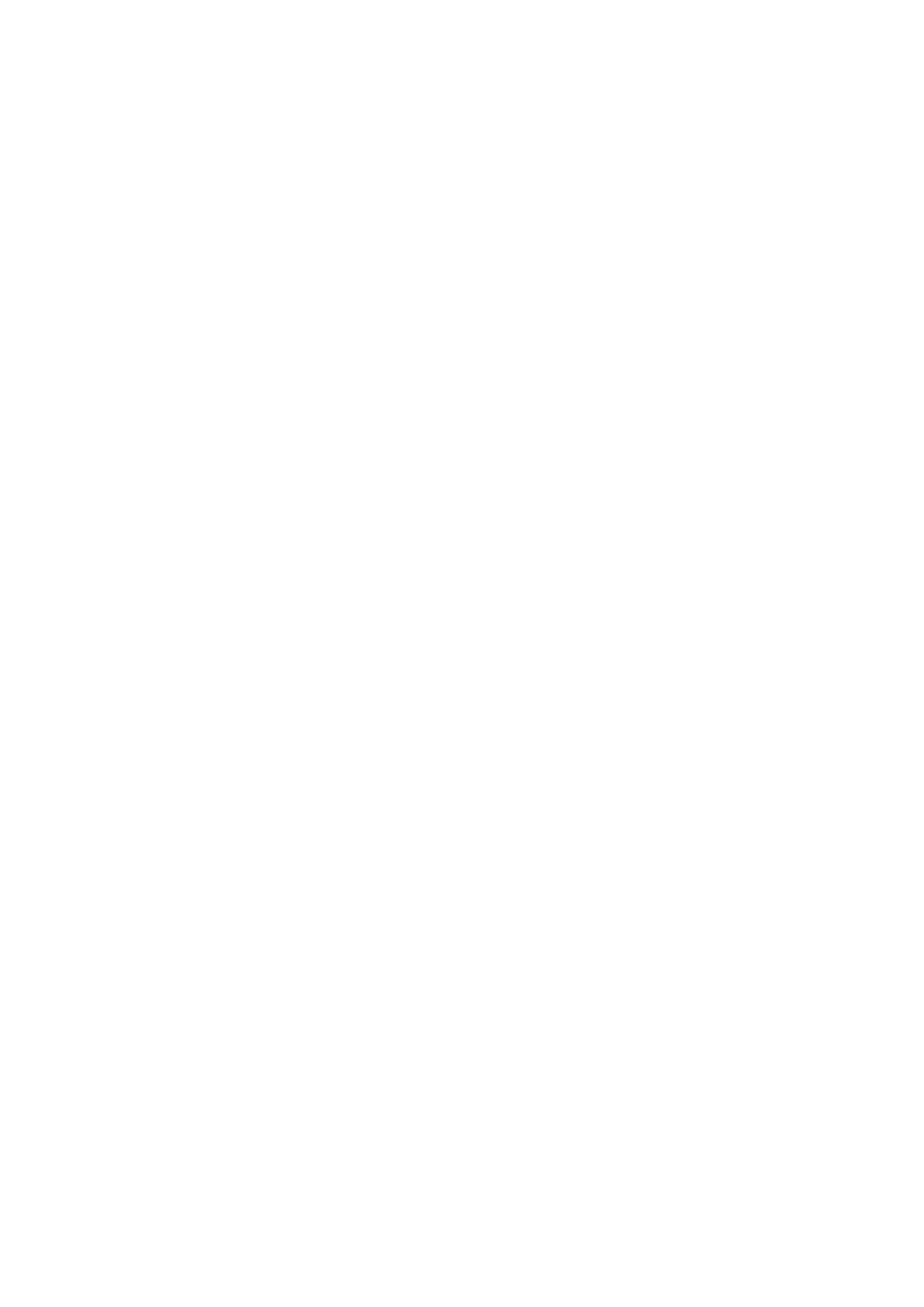However, NICE does not quite follow these traditional definitions: NICE defines chronic secondary pain as any painful condition for which there is an underlying diagnosis with pre-existing NICE guidance – thus, irritable bowel syndrome becomes chronic secondary pain, alongside those with chronic pain with osteoarthritis or rheumatoid arthritis. The bottom line: **it wants us to follow the condition-specific guidance first**.

## **Why does this matter?**

- NICE sets out an holistic assessment process for ALL types of chronic pain (whether primary or secondary). One could argue that this assessment process is in itself therapeutic as it offers the opportunity for excellent communication, collaboration and coaching towards approaching self-management with confidence.
- NICE then defines treatments, and makes specific recommendations for drugs that should not be initiated, which only apply to those with chronic PRIMARY pain.

Having said all that, NICE then reminds us that chronic primary and secondary pain can co-exist.

So, our dilemma is which treatments can you offer to which people, in line with NICE guidance? More on this in the section on management!

## **NICE on the assessment of chronic pain**

At Red Whale, we think this assessment is crucial. Of course, it is important to rule out other conditions. But critically, people need to feel heard and understood, and in doing so, it begins to change the conversation from "I need stronger painkillers" or "I need another scan" to acknowledging that distress may be affected by psychosocial factors, and that 'treatment' is more than pills or tests.

Doing this well may change the course of the illness…

#### **Assessing primary AND secondary chronic pain** • **Acknowledge that living with pain chronic pain can be distressing**. • **Consider each person as an individual and take a holistic, collaborative approach.** Encourage and enable the person with chronic pain to actively participate in their care. • **Think about the** *cause* **of the pain and make a proactive diagnosis**. Is this: o Chronic primary pain? o Pain secondary to another condition? o Co-existing chronic primary AND chronic secondary pain *(particularly consider this if the pain is disproportionate in its impact and the distress and disability it causes).* • **Adopt a biopsychosocial approach**: explore the relationship between how pain affects the person's life and how life affects the person's pain, including: o Day-to-day activities, work and sleep. o Physical and psychological wellbeing. o Stressful life events, including emotional and physical trauma. o Social interaction and relationships. • **Take a positive approach:**  o What matters to this person (what does living well look like)? o What are their strengths (skills they have already to manage pain; what helps when their pain is difficult to control)? • **Provide advice and information** in a format relevant to the individual (this may be written, verbal, video-based, etc. See useful resources, below). • **Explicitly discuss that:** o Symptoms will likely fluctuate over time and flare-ups may occur. o It is possible that the *cause* of the flare-up may not be identifiable. o Pain may not improve or may get worse and need ongoing management. o **Quality of life CAN improve even if the pain remains unchanged.**  • **Develop a care and support plan, exploring with the person their preferences, strengths, priorities, interests and abilities** *(think: which primary care team members can contribute to this?)*. This should include: o Priorities, abilities and goals. o What they are doing already that helps. o Preferred approach to treatment. o Additional support needed for young people age 16–25y to continue with education and training.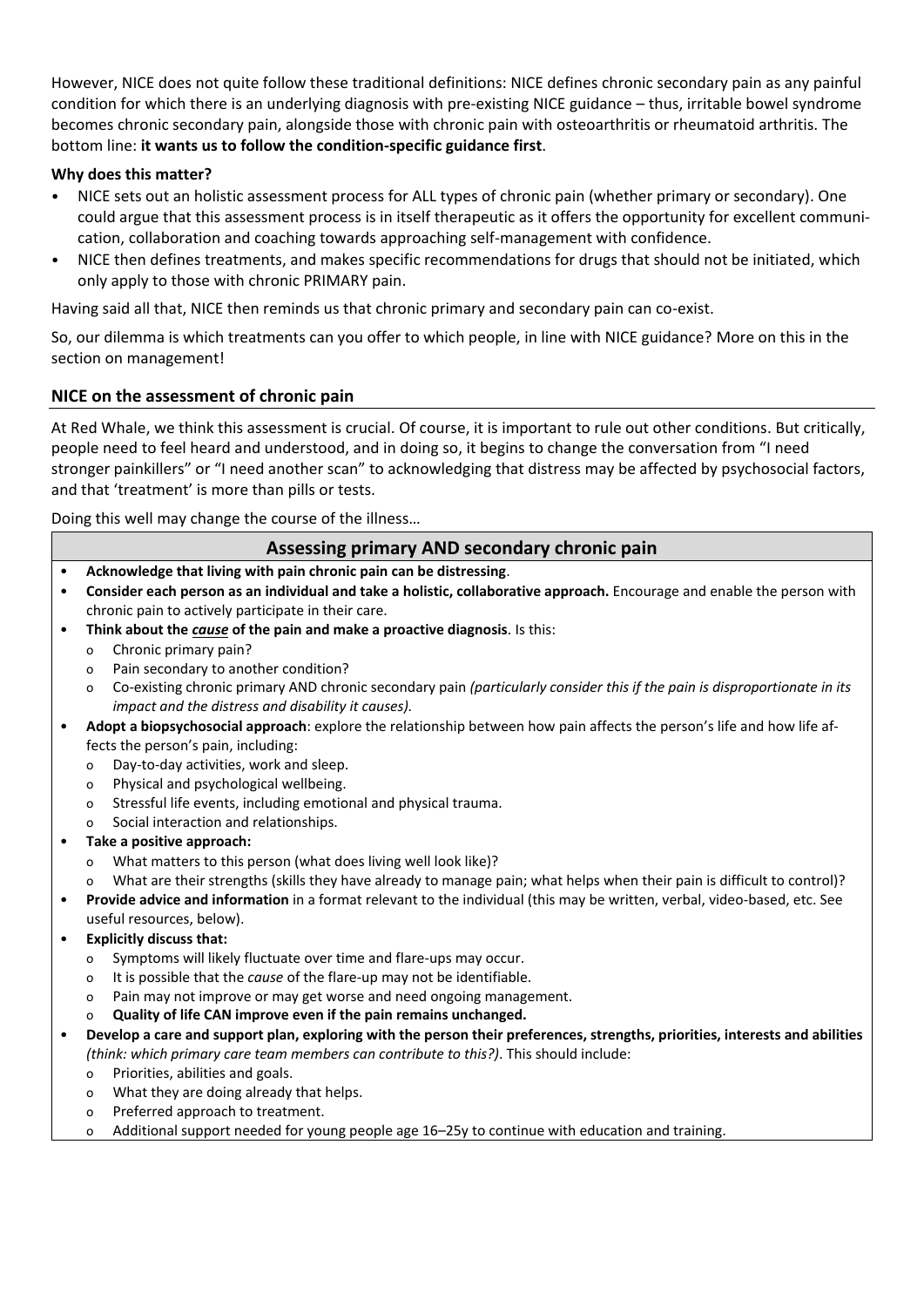## **NICE on managing chronic pain**

We think 3 questions can help us unpack how to use the NICE guideline on chronic pain, shown in the flowchart below. **In particular, note that in chronic SECONDARY pain, we should manage the underlying condition as optimally as possible AND we should consider whether it would also be helpful to manage it as chronic PRIMARY pain too.**

Download a high-res version of this GEMS at [https://gpcpd.com/SM4/Mutable/Uploads/medialibrary/Chronic-pain-](https://gpcpd.com/SM4/Mutable/Uploads/medialibrary/Chronic-pain-GEMS.pdf)[GEMS.pdf](https://gpcpd.com/SM4/Mutable/Uploads/medialibrary/Chronic-pain-GEMS.pdf)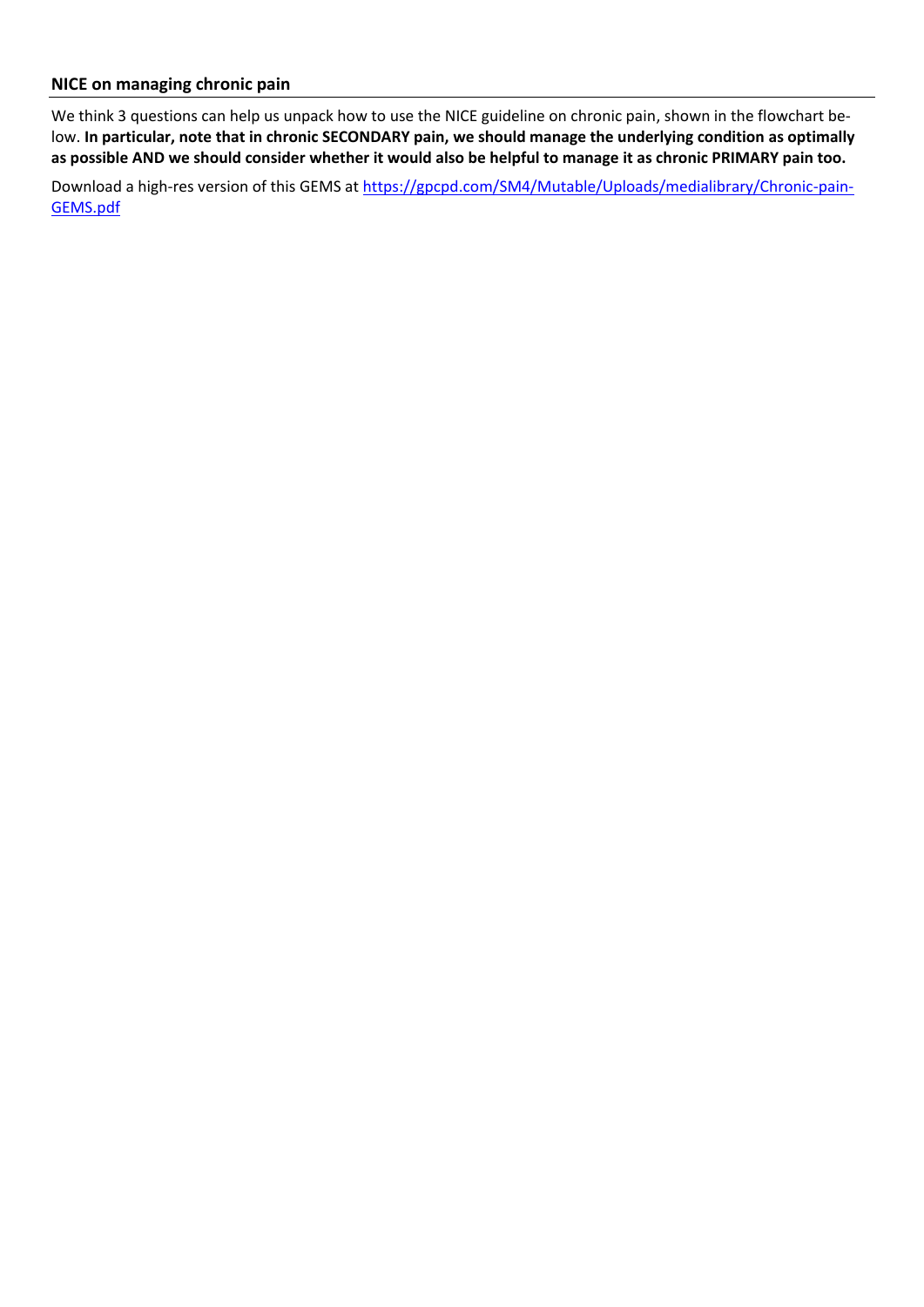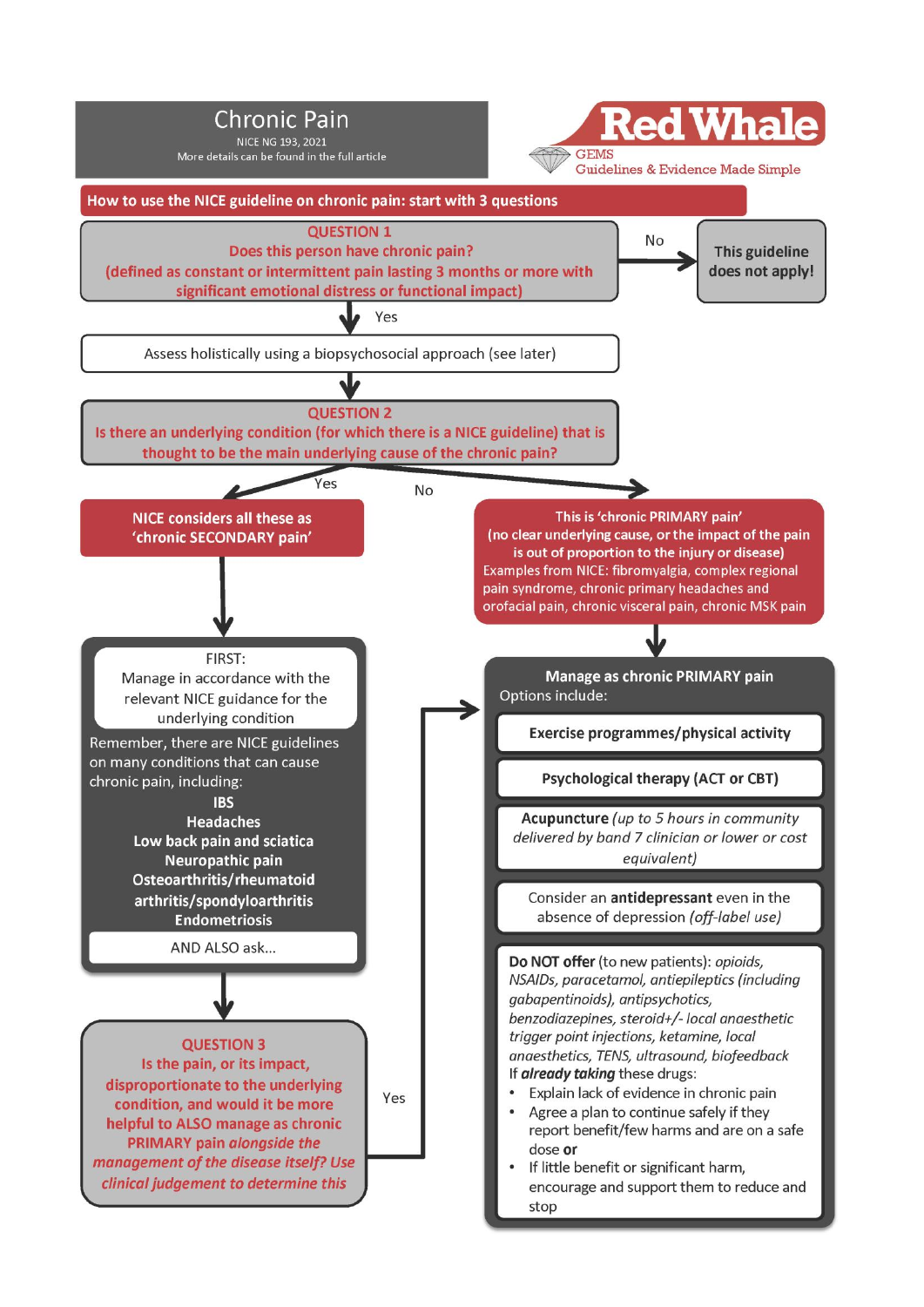#### **Managing chronic SECONDARY pain: summary of ANALGESIA interventions recommended by NICE**

Here we summarise the ANALGESIA recommendations in each of the NICE/SIGN guidelines for the conditions listed. **IMPORTANT!** There are many non-analgesia treatments for all these conditions (see relevant articles in the online handbook for all of these). Where a box is blank, NICE makes no specific recommendation.

| Chronic primary pain (NICE NG193, 2021)         |                                                                                                                                          |  |  |  |
|-------------------------------------------------|------------------------------------------------------------------------------------------------------------------------------------------|--|--|--|
| <b>Opioids</b>                                  | Do not offer.                                                                                                                            |  |  |  |
| <b>NSAIDs</b>                                   |                                                                                                                                          |  |  |  |
| Paracetamol                                     |                                                                                                                                          |  |  |  |
| Antidepressants                                 | Consider an antidepressant from: duloxetine, fluoxetine, paroxetine, citalopram, sertraline, amitrip-                                    |  |  |  |
|                                                 | tyline.                                                                                                                                  |  |  |  |
| <b>Antiepileptics</b>                           | Do not offer.                                                                                                                            |  |  |  |
| Low back pain/sciatica (NICE NG59, 2020)        |                                                                                                                                          |  |  |  |
| <b>Opioids</b>                                  | Do not offer opiates for:                                                                                                                |  |  |  |
|                                                 | Chronic low back pain.<br>٠                                                                                                              |  |  |  |
|                                                 | Chronic (>12 weeks) sciatica.<br>$\bullet$                                                                                               |  |  |  |
|                                                 | Consider for acute low back pain or acute sciatica <12 weeks:                                                                            |  |  |  |
|                                                 | Intermittent weak opiate if necessary if NSAIDs are not tolerated/ineffective (NICE says further<br>$\bullet$                            |  |  |  |
|                                                 | research is needed).                                                                                                                     |  |  |  |
| <b>NSAIDs</b>                                   | Consider oral NSAIDs for low back pain and sciatica.                                                                                     |  |  |  |
| Paracetamol                                     | Do not offer paracetamol alone (ineffective) for low back pain or sciatica.                                                              |  |  |  |
| Antidepressants                                 | Do not offer SSRIs, SNRIs or tricyclics for low back pain.<br>$\bullet$                                                                  |  |  |  |
|                                                 | Do not offer benzodiazepines for low back pain or sciatica.<br>$\bullet$                                                                 |  |  |  |
|                                                 | NICE acknowledges that amitriptyline and duloxetine seem to help some people with sciatica<br>$\bullet$<br>but more research is needed.  |  |  |  |
| <b>Antiepileptics</b>                           | Do not offer gabapentinoids or any other anticonvulsant for low back pain or sciatica.                                                   |  |  |  |
|                                                 |                                                                                                                                          |  |  |  |
| <b>Opioids</b>                                  | Headache and migraine (NICE CG150, 2015; SIGN 155: Migraine 2018)<br>Avoid opiates for acute management of migraine (SIGN).<br>$\bullet$ |  |  |  |
|                                                 | Do not offer opiates for tension or cluster headaches.<br>$\bullet$                                                                      |  |  |  |
|                                                 | Be aware of role in medication-overuse headache if used >10 days per month.<br>٠                                                         |  |  |  |
| <b>NSAIDs</b>                                   | Use NSAIDs for acute treatment of migraine. If cannot take NSAIDs, paracetamol can be used.<br>$\bullet$                                 |  |  |  |
| Paracetamol                                     | Both can be used for tension headaches.<br>$\bullet$                                                                                     |  |  |  |
|                                                 | Do not use either in cluster headache.<br>٠                                                                                              |  |  |  |
|                                                 | Be aware of their role in medication-overuse headache if used for >15 days per month.<br>$\bullet$                                       |  |  |  |
| Antidepressants                                 | Consider amitriptyline for migraine prophylaxis.<br>$\bullet$                                                                            |  |  |  |
|                                                 | (SIGN also says we can consider as prophylaxis for tension headache).<br>٠                                                               |  |  |  |
|                                                 | Do not use SSRIs or SNRIs as prophylaxis.<br>٠                                                                                           |  |  |  |
| <b>Antiepileptics</b>                           | For migraine prophylaxis:                                                                                                                |  |  |  |
|                                                 | Consider topiramate or sodium valproate except in women of childbearing age when they                                                    |  |  |  |
|                                                 | should be avoided.                                                                                                                       |  |  |  |
|                                                 | Do not use gabapentinoids or any other anticonvulsants.<br>٠                                                                             |  |  |  |
| Irritable bowel syndrome (NICE CG61, 2017)      |                                                                                                                                          |  |  |  |
| <b>Opioids</b>                                  | No specific recommendation (but this could be considered a chronic primary pain so we would in-<br>terpret as don't use opiates!).       |  |  |  |
|                                                 |                                                                                                                                          |  |  |  |
| Antidepressants                                 | Consider TCAs as second-line treatment; consider SSRIs only if TCAs are ineffective.<br>See IBS article for more options.                |  |  |  |
| Osteoarthritis (NICE CG177, 2014, updated 2020) |                                                                                                                                          |  |  |  |
| <b>Opioids</b>                                  | If NSAID/paracetamol insufficient, consider a weak opiate (ideally for flares - short duration with                                      |  |  |  |
|                                                 | specific goals in mind).                                                                                                                 |  |  |  |
| <b>NSAIDs</b>                                   | Try topical NSAIDs first for knee/hand osteoarthritis.                                                                                   |  |  |  |
|                                                 | If paracetamol/topical NSAIDs are insufficient, consider an oral NSAID if not contraindicated.                                           |  |  |  |
| Paracetamol                                     | Consider paracetamol in addition to core treatments (information/education, exercise, weight                                             |  |  |  |
|                                                 | loss).                                                                                                                                   |  |  |  |
| Neuropathic pain (excluding sciatica)           |                                                                                                                                          |  |  |  |
|                                                 |                                                                                                                                          |  |  |  |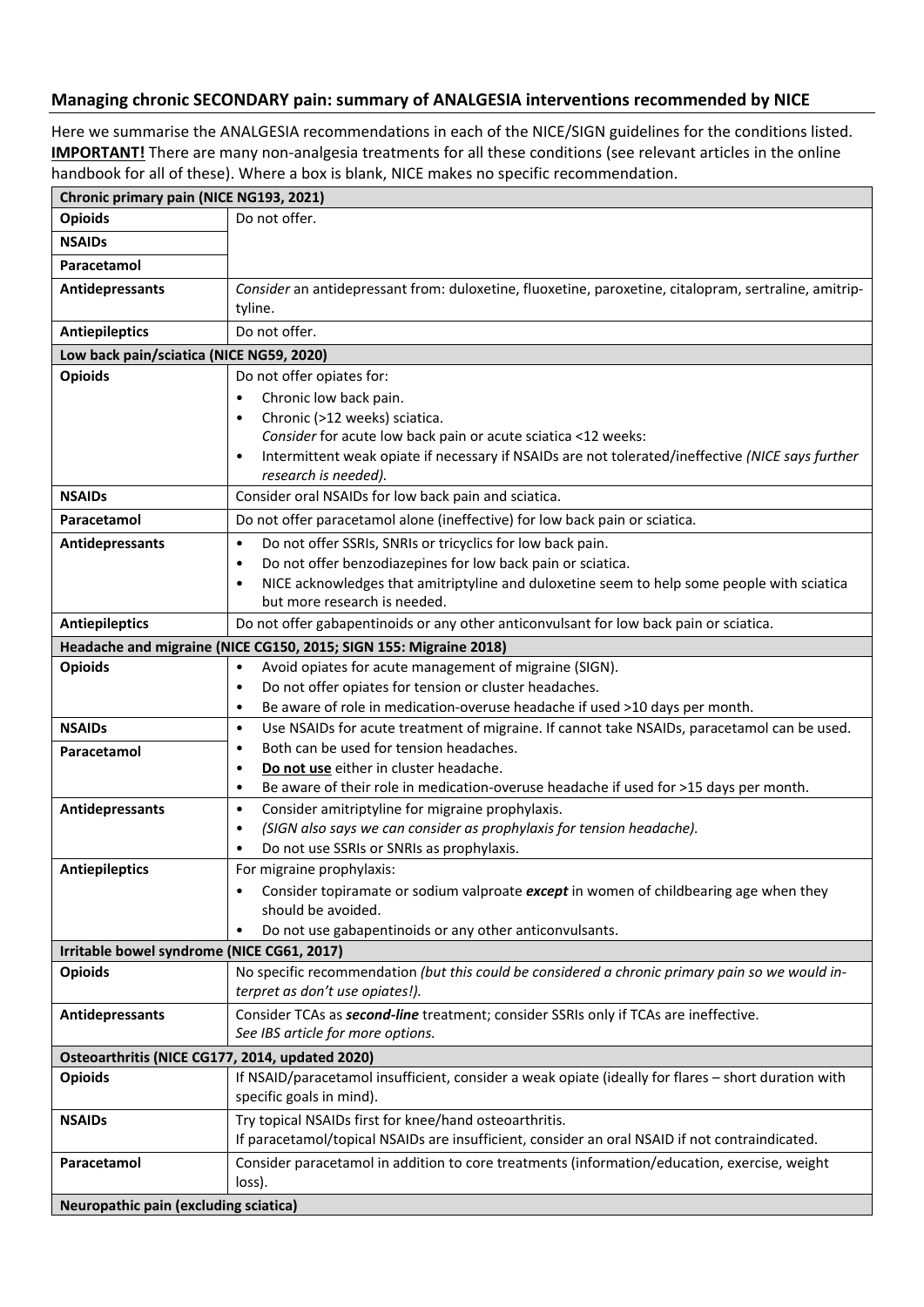| <b>Opioids</b>         | Consider tramadol ONLY as acute rescue therapy, not for long-term use.<br>Avoid all other opiates outside specialist settings.                                                                                                                                                    |  |
|------------------------|-----------------------------------------------------------------------------------------------------------------------------------------------------------------------------------------------------------------------------------------------------------------------------------|--|
| <b>Antidepressants</b> | For trigeminal neuralgia: offer carbamazepine as an initial treatment.                                                                                                                                                                                                            |  |
| Antiepileptics         | For other types of neuropathic pain: offer a choice of amitriptyline, duloxetine, gabapentin or<br>pregabalin as an initial treatment.<br>No other agents should be considered outside specialist settings (including capsaicin patch,<br>other antidepressants/anticonvulsants). |  |

# **Managing chronic PRIMARY pain**

| <b>Managing chronic PRIMARY pain</b>                                                                        |                                                                                                                                                                                                                                                                                                                                                                                                                                                                          |                                                                                                                                                                                                                                                                                                                                                                                                                                                                                                                                |                                                                                                                  |  |
|-------------------------------------------------------------------------------------------------------------|--------------------------------------------------------------------------------------------------------------------------------------------------------------------------------------------------------------------------------------------------------------------------------------------------------------------------------------------------------------------------------------------------------------------------------------------------------------------------|--------------------------------------------------------------------------------------------------------------------------------------------------------------------------------------------------------------------------------------------------------------------------------------------------------------------------------------------------------------------------------------------------------------------------------------------------------------------------------------------------------------------------------|------------------------------------------------------------------------------------------------------------------|--|
|                                                                                                             | Things we can offer                                                                                                                                                                                                                                                                                                                                                                                                                                                      | Things we should not offer                                                                                                                                                                                                                                                                                                                                                                                                                                                                                                     | Things that need more research                                                                                   |  |
|                                                                                                             | Supervised group exercise pro-<br>grammes.<br>Encouragement for people to stay<br>active.<br>Acceptance and commitment ther-<br>apy (ACT).<br>Cognitive behaviour therapy (CBT).<br>Acupuncture (single course deliv-<br>ered in the community by band 7 or<br>lower or equivalent/lower cost<br>trained provider for no more than 5<br>hours).<br>Consider offering an antidepressant<br>(OFF LABEL). Seek specialist advice if<br>considering this in 16-17-year-olds. | Electrical physical treatments: TENS, ul-<br>trasound, inferential therapy.<br>Do not start any other pharmacological<br>intervention, including:<br>Opioids.<br>٠<br>NSAIDs.<br>٠<br>Paracetamol.<br>$\bullet$<br>Antiepileptics, including gabapen-<br>$\bullet$<br>tinoids (unless part of a trial for<br>chronic regional pain syndrome).<br>Corticosteroids.<br>$\bullet$<br>Local anaesthetics (unless part of a<br>$\bullet$<br>trial for chronic regional pain syn-<br>drome).<br>Corticosteroid +/- local anaesthetic | Mindfulness.<br>CBT-Insomnia (needs economic evalua-<br>tion).<br>Manual therapy.<br>Pain management programmes. |  |
|                                                                                                             | Choose from:<br>Amitriptyline, citalopram, du-<br>$\circ$<br>loxetine, fluoxetine, paroxetine,<br>sertraline.                                                                                                                                                                                                                                                                                                                                                            | trigger point injections.<br>Ketamine.<br>$\bullet$<br>Antipsychotics.<br>$\bullet$                                                                                                                                                                                                                                                                                                                                                                                                                                            |                                                                                                                  |  |
| What to do with people with chronic primary pain who are taking medications that are no longer recommended? |                                                                                                                                                                                                                                                                                                                                                                                                                                                                          |                                                                                                                                                                                                                                                                                                                                                                                                                                                                                                                                |                                                                                                                  |  |
| Review prescribing as 'part of shared decision-making':                                                     |                                                                                                                                                                                                                                                                                                                                                                                                                                                                          |                                                                                                                                                                                                                                                                                                                                                                                                                                                                                                                                |                                                                                                                  |  |

• Explain the lack of evidence for these medications for chronic primary pain AND

- Agree a plan to continue **safely** if they report benefit at a **safe** dose and with **few harms** OR
- Explain the risks of continuing if they report little benefit/significant harm, and encourage and support them to reduce or stop the medication if possible (see article on *Chronic pain: opiates and other dependence-forming medication*).

## **Frequently-asked questions on the NICE guideline**

## **Why are all painkillers out for chronic primary pain?**

In simple terms, because of an absence of evidence of long-term benefits and a body of evidence of short and longterm harms. NICE concludes that benefits do not outweigh the risks at population level. However, importantly, it **does** make provision for continued prescribing for the individual who is already taking one of these medications at safe, stable dose, and who is gaining benefit and experiencing no side-effects.

*Our challenge is to work with people to identify the best options for them – the next 2 articles offer lots of suggestions.* 

## **Why offer antidepressants and which one?**

Remember: this is off-label if being used purely for the management of chronic primary pain in the hope that the antidepressant may improve sleep and quality of life (*though we may well be treating a mood disorder as well, and should assess people with chronic pain specifically for anxiety and depression as both are more common than in the background population).*

We should explicitly discuss the reason(s) for prescribing, *and avoid people leaving feeling that we believe they are 'just depressed' or 'making it up'.*

NICE acknowledges that the evidence base is imperfect here, and the included studies predominantly relate to women with fibromyalgia where antidepressants have been shown to improve quality of life, pain and psychological distress.